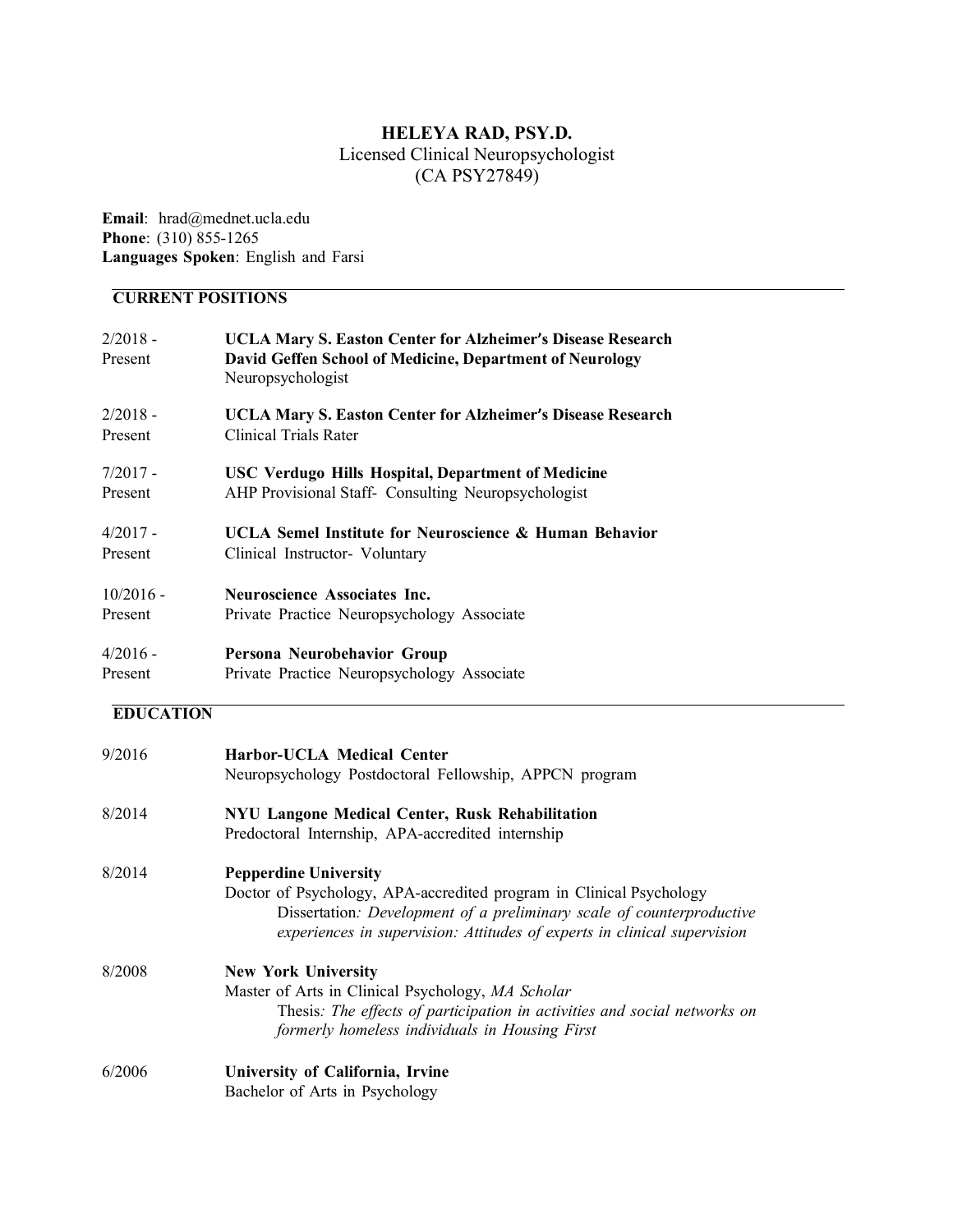#### **CLINICAL TRAINING**

#### 9/2014- **Harbor-UCLA Medical Center,** Torrance, CA

9/2016 Neuropsychology Postdoctoral Fellow, APPCN program Adult Neuropsychology Clinic Responsibilities included conducting comprehensive neuropsychological and psychodiagnostic assessments with diverse cases (e.g., dementia, traumatic brain injury, learning disabilities, etc.) and included unique experiences (e.g., extensive performance validity testing; pre-surgical epilepsy evaluations). Provided training and supervision of doctoral students. Administered operations of the Harbor-UCLA Neuropsychology Clinic, which serves the entire LA County Department of Mental Health. Lectured on neuropsychology topics to doctoral and postdoctoral trainees. *Primary Supervisor*: Matthew J. Wright, Ph.D. *Additional Supervisors*: Marcel O. Pontón, Ph.D., & Deborah Budding, Ph.D., ABPP-CN, & Astrid Reina, Ph.D.

#### 8/2013- **NYU Langone Medical Center, Rusk Rehabilitation,** New York, NY

- 8/2014 Psychology Intern, APA-Accredited Predoctoral Internship
- Rotations: Adult Outpatient (9/13 to 3/14) Adult Inpatient (3/14 to 8/14) Conducted comprehensive neuropsychological and psychological evaluations and screening for patients with neurological disorders (e.g., cortical and subcortical dementia, stroke, traumatic brain injury, etc.). Provided cognitive remediation and psychotherapy in individual and group formats. Provided treatment in the 5 month intensive brain injury day treatment program. *Supervisors:* Robert Gordon, Psy.D., Ilana Grunwald, Ph.D., David Litke, Ph.D., Barbara Cicero, Ph.D., & Kristine Kingsley, Psy.D., ABPP-RN
- 8/2012- **VA Long Beach Healthcare System,** Long Beach, CA
- 7/2013 Neuropsychology Predoctoral Extern

Conducted clinical interviews and neuropsychological assessments in an outpatient clinic with veterans referred for various medical, neurological, and psychiatric disorders. Reviewed medical charts and wrote reports integrating patient history, relevant literature, and available neuroimaging studies. *Supervisor*: Duke Han, Ph.D., ABPP-CN

#### 7/2012- **UCLA Medical Psychology Assessment Center,** Los Angeles, CA

7/2013 Neuropsychology Predoctoral Extern

Provided comprehensive neuropsychological evaluations with adults (outpatient and inpatient) with a broad variety of clinical issues (e.g., epilepsy, psychiatric disorders, Parkinson's disease, etc.). Conducted clinical interviews and neuropsychological testing to participants enrolled in a research project examining the effects of exercise on cognition in multiple sclerosis. *Supervisors*: Delany Thrasher, Ph.D., ABPP-CN & Justin Miller, Ph.D.

#### 8/2010- **Harbor-UCLA Medical Center,** Torrance, CA

8/2012 Neuropsychology Predoctoral Extern

Conducted clinical interviews and administered neuropsychological and psychodiagnostic assessments with outpatient adults referred for a wide array of neurological, neuropsychiatric, and medical disorders (e.g., Alzheimer's disease,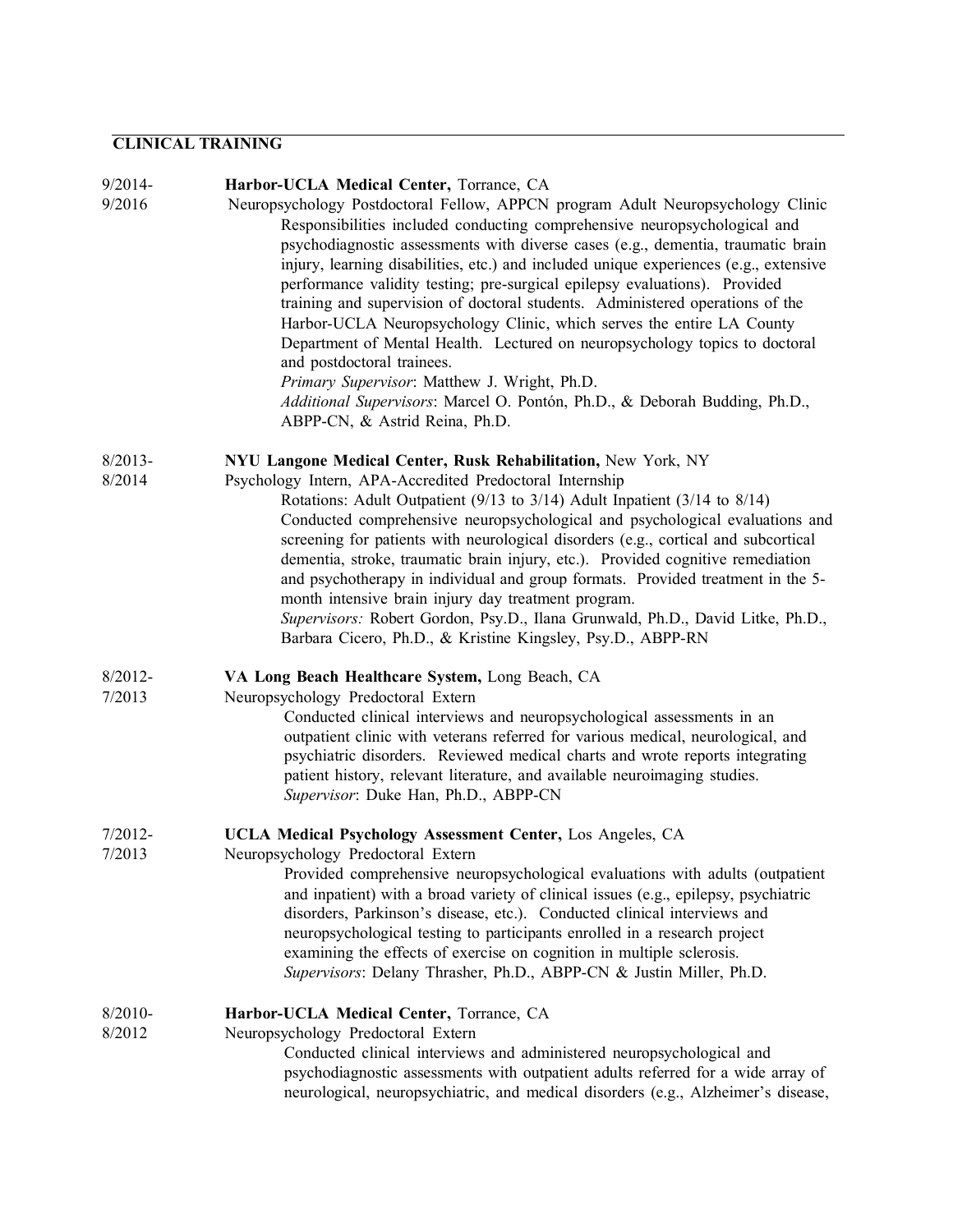traumatic brain injury, stroke, etc.). Attended weekly individual and group supervision meetings, didactic trainings, and neuropsychology seminars. *Supervisors*: Matthew J. Wright, Ph.D., Marcel Pontón, Ph.D., Craig Siders, Ph.D., & Pedro Saez, Ph.D.

#### 3/2011- **Kaiser Permanente Los Angeles Medical Center,** Los Angeles, CA

6/2012 Doctoral Practicum Trainee Conducted comprehensive neuropsychological assessment and psychodiagnostic testing of patients with known or suspected neurologic dysfunction, pediatric oncology patients, ADHD, etc. Scored assessment protocols, wrote integrative reports, provided clinical feedback, psychoeducation, and detailed recommendations to patients and their families. *Supervisor*: Juliet Warner, Ph.D.

# 9/2009- **Pepperdine University, Psychological and Educational Clinic,** Los Angeles, CA

2/2013 Doctoral Practicum Trainee

Conducted clinical interviews, provided couples and long-term individual therapy (CBT and psychodynamic) for children, adolescents, and adults with a range of Axis I and Axis II disorders. Integrated therapeutic techniques (e.g., mindfulness). Followed emergency protocol while carrying a 24-hour pager to support all clinic clients during crisis situations. *Supervisors*: Aaron Aviera, Ph.D., Sepida Sazgar, Psy.D., & Fiona Chalom, Ph.D.

# 9/2008- **Center for Autism and Related Disorders,** San Juan Capistrano; Torrance, CA

9/2010 Behavioral Therapist

Implemented 1:1 behavioral intervention (ABA) programs with children ages 2- 15, on the autism spectrum. Trained children to help increase adaptive functioning and decrease maladaptive behaviors, reduce interfering behaviors, and develop new skills (e.g., coping, self-regulation, ADL's, etc.). *Supervisors*: Catherine Minch, Ph.D., BCBA, & Jennifer Griffith, LMFW

## **RESEARCH EXPERIENCE**

| $5/2013-$ | UCLA Semel Institute for Neuroscience and Human Behavior, Los Angeles, CA       |
|-----------|---------------------------------------------------------------------------------|
| Present   | Iranian Community Project (ICP), UCLA Cultural Neuropsychology Initiative (CNI) |
|           | The Iranian Community Project (ICP) was developed to address the                |
|           | significant health disparity and specific needs of Iranians in                  |
|           | neuropsychological assessment. Develop linguistically and culturally            |
|           | appropriate neuropsychological measures for use with Iranian and bilingual      |
|           | Farsi-speaking individuals. Study how diseases are expressed within the         |
|           | Iranian culture to understand how typical neurocognitive development evolves    |
|           | within the Iranian population.                                                  |
|           | Director: Xavier Cagigas, Ph.D                                                  |
|           | Collaborators: Asal Houshiarnejad, Psy.D., Jill Razani, Ph.D & Amir Ramezani,   |
|           | Ph.D.                                                                           |
| $9/2014-$ | Los Angeles BioMedical Research Institute at Harbor-UCLA, Torrance, CA          |

2/2017 Harbor Neurocognitive Equipotentiality, Recovery, and Development Research Program Supervise undergraduate and graduate research assistants in ongoing studies of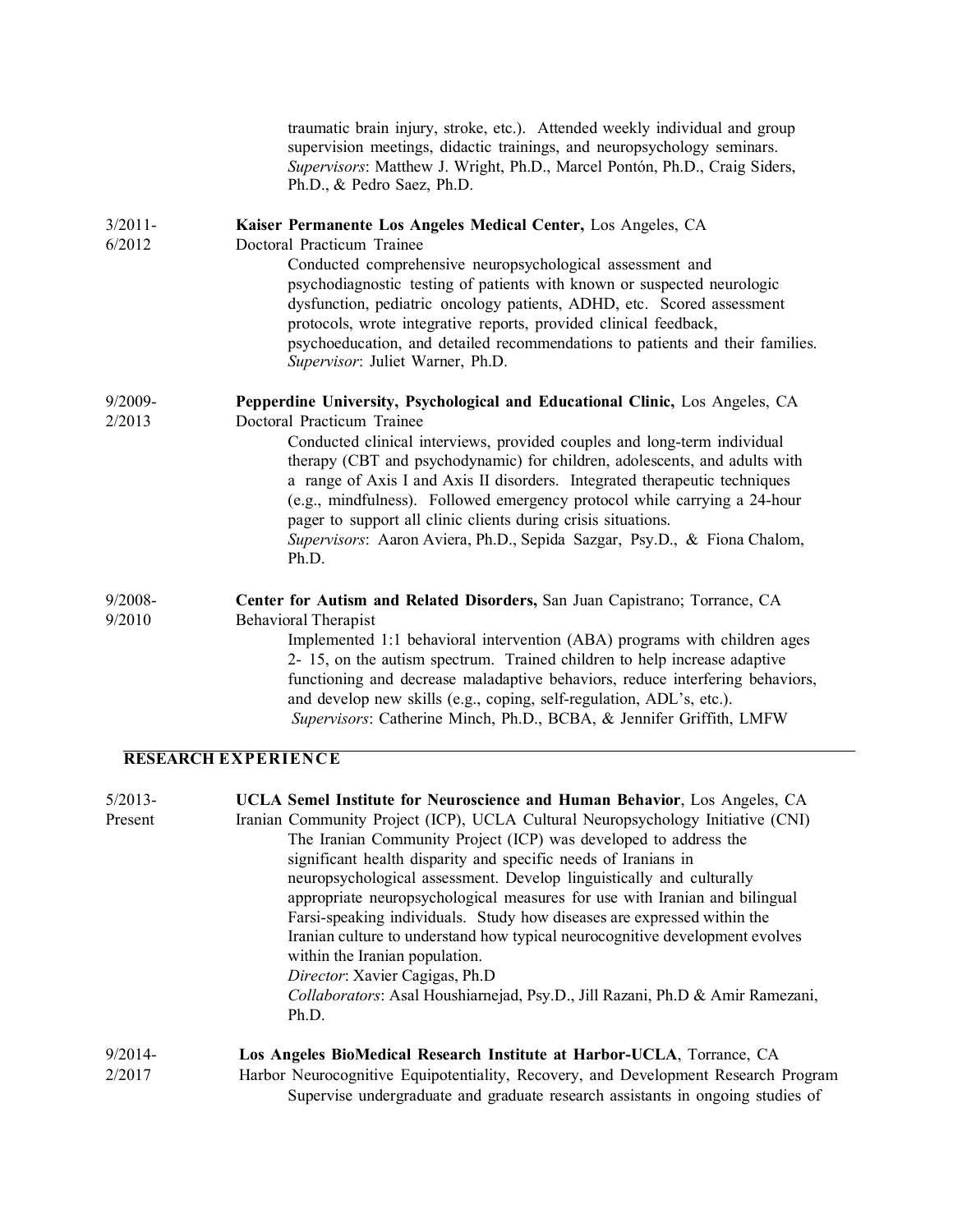|                       | individuals with traumatic brain injury. Conceptualize research questions,<br>analyze data, and write manuscripts for publication.<br>Supervisor: Matthew J. Wright, Ph.D.<br>Collaborators: David J. Hardy, Ph.D., Deborah Budding, Ph.D. ABPP-CN, &<br>Ellen Woo, Ph.D.                                                                                                                                                                                                                                                                                                                                                                                                                                                                            |
|-----------------------|------------------------------------------------------------------------------------------------------------------------------------------------------------------------------------------------------------------------------------------------------------------------------------------------------------------------------------------------------------------------------------------------------------------------------------------------------------------------------------------------------------------------------------------------------------------------------------------------------------------------------------------------------------------------------------------------------------------------------------------------------|
| $8/2010 -$<br>8/2013  | Pepperdine University, Los Angeles, CA<br>Clinical Supervision, Training and Professional Development Research Center<br>Dissertation: Development of a preliminary scale of counterproductive experiences in<br>supervision: Attitudes of experts in clinical supervision<br>Participated in monthly lab meetings regarding the development of<br>empirically- supported practices to enhance the quality and effectiveness of<br>clinical supervision. Investigated the relationship between counterproductive<br>events, features, and outcomes of supervision and developed a preliminary<br>scale of counterproductive experiences in supervision.<br>Advisors: Edward Shafranske, Ph.D., ABPP; Carol Falender, Ph.D. & Joan<br>Rosenberg Ph.D. |
| $7/2011 -$<br>7/2012  | Los Angeles BioMedical Research Institute at Harbor-UCLA, Torrance, CA<br>The Effects of Ibudilast on Methamphetamine Dependence<br>Administered SCID-I/P interviews to determine substance dependence<br>eligibility for inpatient methamphetamine research study.<br>Supervisors: Matthew J. Wright, Ph.D., Steven Shoptaw, Ph.D., & John<br>Tsuang, M.D.                                                                                                                                                                                                                                                                                                                                                                                          |
| $8/2010 -$<br>10/2010 | Los Angeles BioMedical Research Institute at Harbor-UCLA, Torrance, CA<br>Cognitive Functioning in Retired Professional Football Players<br>Interviewed and administered neuropsychological and psychodiagnostic<br>assessments to retired NFL football players with a history of Traumatic<br>Brain Injury (TBI). Studied the cognitive deficits associated with<br>hypopituitary dysfunction caused by repeat impact to the head sustained as a<br>result of sport- related injuries.<br>Supervisors: Matthew J. Wright, Ph.D., Daniel Kelly, M.D., & Christina Wang,<br>M.D.                                                                                                                                                                      |
| $6/2009 -$<br>9/2010  | Center for Autism and Related Disorders, Torrance, CA<br>Behavioral Topographies in Autism Spectrum Disorders<br>Administered and scored the Questions About Behavior Function (QABF) and<br>Behavior Problem Inventory (BPI) survey interviews to families of children<br>enrolled in the Center for Autism and Related Disorder program as part of a<br>research project exploring different behavioral topographies, including self-<br>injury, aggression, disruption, and stereotypy.<br>Supervisors: Jonathan Tarbox, Ph.D., BCBA-D & Arthur E. Wilke<br><b>TEL CHINA EVAPDIBMAD</b>                                                                                                                                                           |

## **TEACHING EXPERIENCE**

| $9/2010-$ | Pepperdine University, Los Angeles, CA                                |
|-----------|-----------------------------------------------------------------------|
| 12/2012   | Doctoral-Level Teaching Assistant                                     |
|           | Course Title: Cognitive Assessment                                    |
|           | Course Instructors: Carolyn Keatinge, Ph.D. & Susan Himelstein, Ph.D. |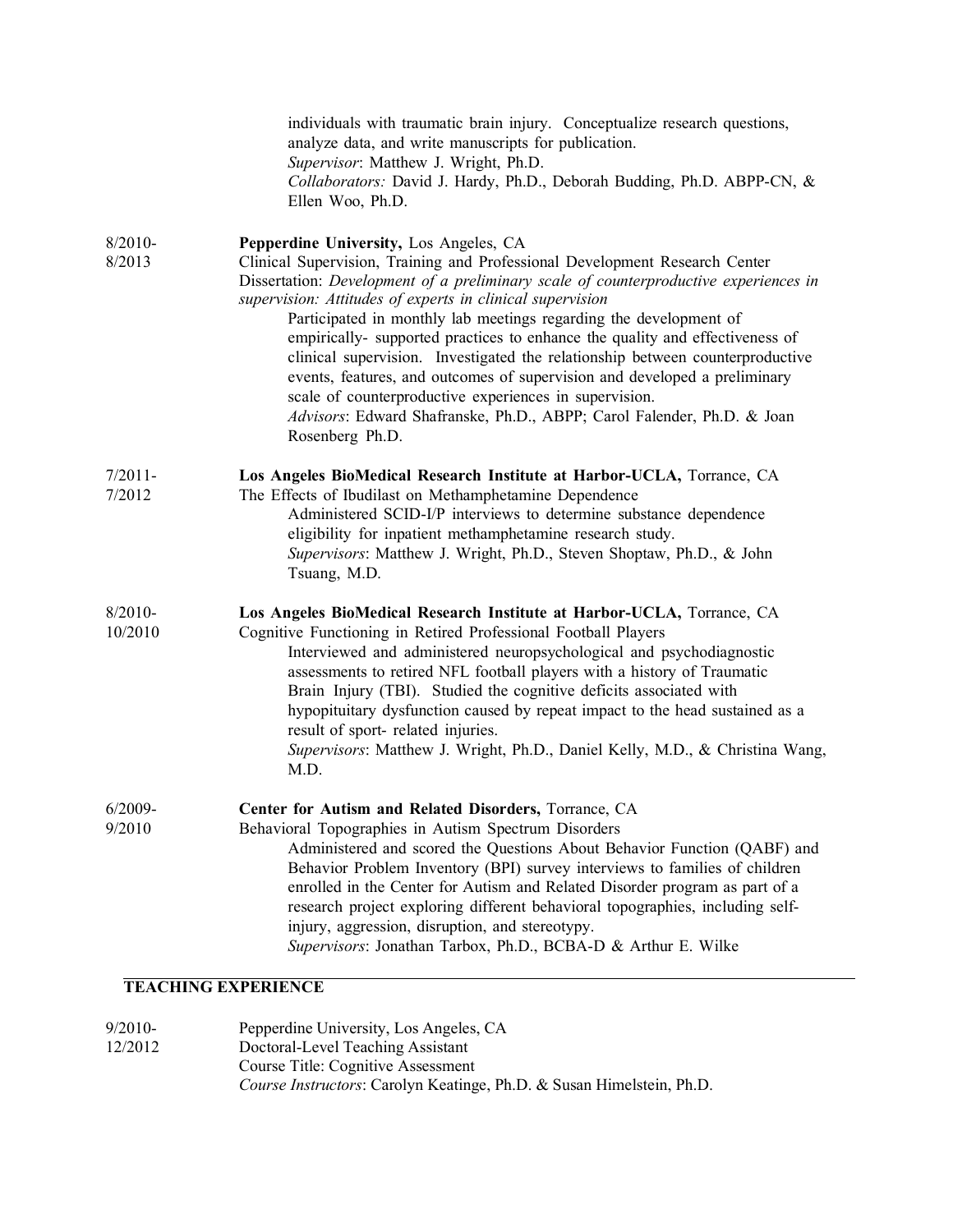| $1/2011-$ | <b>Pepperdine University, Los Angeles, CA</b>                         |
|-----------|-----------------------------------------------------------------------|
| 3/2013    | Doctoral-Level Teaching Assistant                                     |
|           | Course Title: Personality Assessment                                  |
|           | Course Instructors: Carolyn Keatinge, Ph.D. & Susan Himelstein, Ph.D. |

#### **PUBLICATIONS**

Wilke, A. E., Dixon, D., Tarbox, J., J, Bishop, M. R., Kenzer, A. Peter, C., & **Kakavand, H.** (2011). Indirect functional assessment of stereotypy in children with autism spectrum disorders. *Research in Autism Spectrum Disorders, 6*, 824-828. doi: 10.1016/j.rasd.2011.11.003

#### **PRESENTATIONS**

- **Rad, H.,** Lopez, W. D., Fatoorechi, S., Walker, A., Lara-Ruiz, J., Hardy, D. J., Vespa, P., McArthur, D., Hovda, D., Plurad, D., Woo, E., Fuster J. M., Wright, M. J. (2017, February). *The Role of Cognitive Speed and Control in Encoding Deficits Following Traumatic Brain Injury.* Poster presented at the 45<sup>th</sup> annual meeting of the International Neuropsychological Society, New Orleans, Louisiana.
- Fatoorechi, S., Walker, **Rad., H**., Romero, E., Yeh, T., Vespa, P., McArthur, D., Hovda, D., Plurad, D., Woo, E., Boone, K. B., Fuster J. M., Wright, M. J. (2017, February). *Perceived Workload on Performance Validity Tests in Persons with and without Traumatic Brain Injury.* Poster presented at the 45<sup>th</sup> annual meeting of the International Neuropsychological Society, New Orleans, Louisiana.
- Lopez, W. D., Lara-Ruiz, J., Martinez, F., Delgado, D., **Rad, H**., Budding, D., Hardy, D. J., Vespa, P., Plurad, D., Woo, E., Fuster, J. M., Wright, M. J. (2017, February). *Role of Encoding and Retrieval in Activity Memory Following Traumatic Brain Injury*. Poster presented at the 45<sup>th</sup> annual meeting of the International Neuropsychological Society, New Orleans, Louisiana.
- **Kakavand, H.,** Lara-Ruiz, J. Lopez, W. D., Amaya, S., Romero, E., Wong, D., Hong, B. J., Cervantes, Y., Martinez, F., Budding, D., Hardy, D. J., Vespa, P., Hovda, D., McArthur, D., Glenn, T., Fuster, J., Plurad, D., Woo, E., Wright, M. J. (2016, February). *Cognitive Components of Verbal Encoding Deficits Following Traumatic Brain Injury.* Poster presented at the 44th annual meeting of the International Neuropsychological Society, Boston, Massachusetts.
- Lara-Ruiz, J. Lopez , W. D., **Kakavand, H**., Cervantes, Y., Wong, D., Hong, B. J., Fatoorechi, S., Mangassarian, S., Walker, A., Soto, A., Stark, P., Martinez, F., Budding, D., Hardy, D. J., Vespa, P., Hovda, D., McArthur, D., Glenn, T., Fuster, J., Plurad, D., Woo, E., Wright, M. J. (2016, February). *Differential Association of Activity Memory Components and Memory Process Deficits Following Traumatic Brain Injury*. Poster presented at the 44<sup>th</sup> annual meeting of the International Neuropsychological Society, Boston, Massachusetts.
- Fatoorechi, S., Lopez, W. D., Lara-Ruiz, J., **Kakavand, H.,** Mangassarian, S., Cervantes, Y., Stark, P., Walker, A., Hong, B. J., Wong, D., Soto, A., Martinez, F., Boone, K. B., Hardy, D. J., Vespa, D.,Hovda, D., McArthur, D., Glenn, T., Fuster, J., Plurad, D., Woo, E., Wright, M. J. (2016, February). *Relationship between Performance Validity and Perceived Workload in Healthy Adults* and *Adults* with *Traumatic Brain Injury*. Poster presented at the 44<sup>th</sup> annual meeting of the International Neuropsychological Society, Boston, Massachusetts.